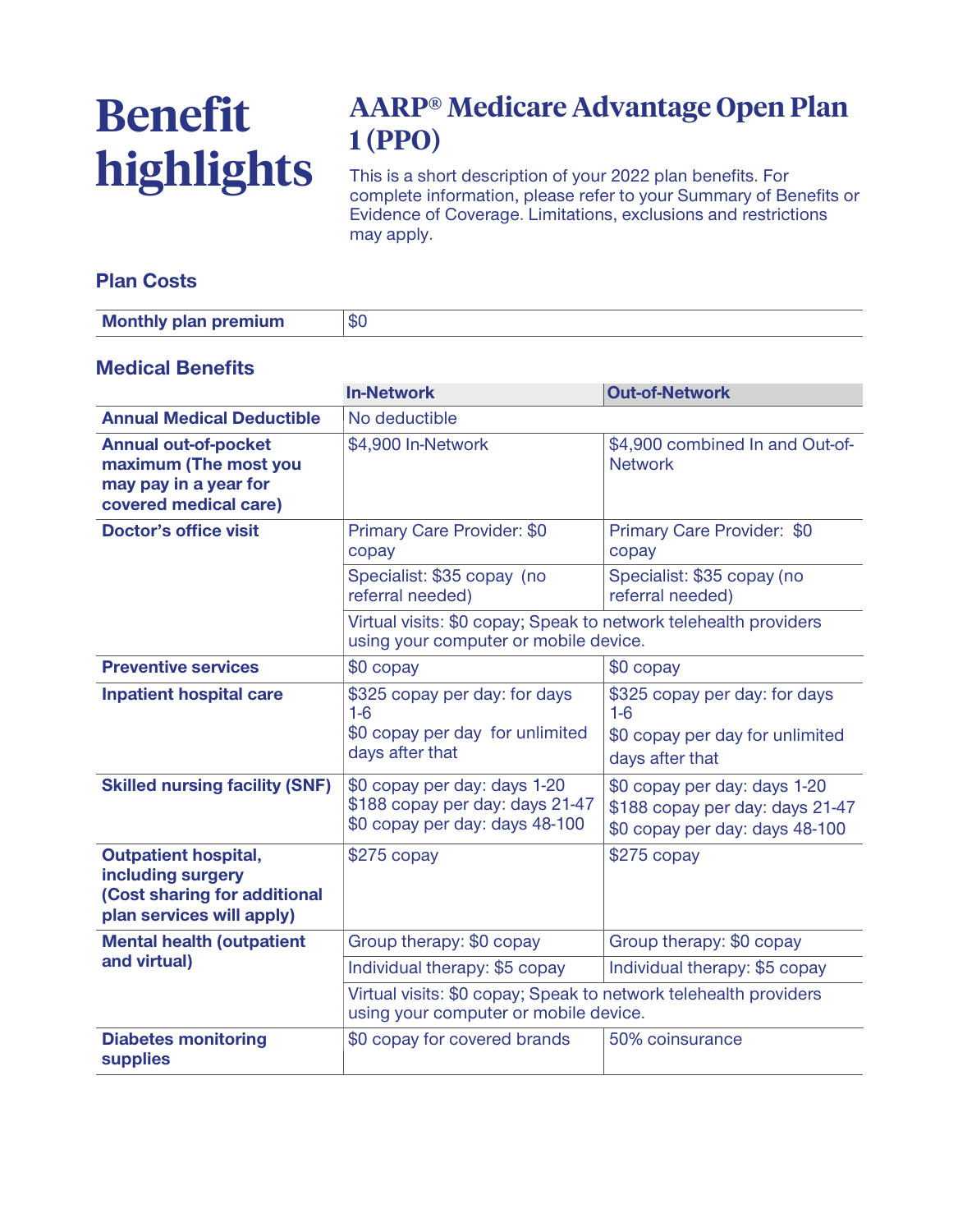## **Medical Benefits**

|                                                                     | <b>In-Network</b>                                                                                 | <b>Out-of-Network</b>         |
|---------------------------------------------------------------------|---------------------------------------------------------------------------------------------------|-------------------------------|
| <b>Diagnostic radiology</b><br>services (such as MRIs, CT<br>scans) | $$160$ copay                                                                                      | $$160$ copay                  |
| <b>Diagnostic tests and</b><br>procedures (non-<br>radiological)    | \$25 copay                                                                                        | \$25 copay                    |
| <b>Lab services</b>                                                 | $$0$ copay                                                                                        | \$0 copay                     |
| <b>Outpatient x-rays</b>                                            | $$15$ copay                                                                                       | \$15 copay                    |
| <b>Ambulance</b>                                                    | \$250 copay for ground or air                                                                     | \$250 copay for ground or air |
| <b>Emergency care</b>                                               | \$90 copay (\$0 copay for emergency care outside the United<br>States) per visit                  |                               |
| <b>Urgently needed services</b>                                     | \$40 copay (\$0 copay for urgently needed services outside the<br><b>United States) per visit</b> |                               |

## **Benefits and Services Beyond Original Medicare**

|                               | <b>In-Network</b>                                                                                                                                                                                                                                                                               | <b>Out-of-Network</b>                                    |
|-------------------------------|-------------------------------------------------------------------------------------------------------------------------------------------------------------------------------------------------------------------------------------------------------------------------------------------------|----------------------------------------------------------|
| <b>Routine physical</b>       | \$0 copay; 1 per year*                                                                                                                                                                                                                                                                          | \$0 copay; 1 per year*                                   |
| <b>Routine eye exams</b>      | \$0 copay; 1 every year*                                                                                                                                                                                                                                                                        | \$0 copay; 1 every year*                                 |
| <b>Routine eyewear</b>        | \$0 copay; up to \$150 every year for frames or contact lenses<br>through UnitedHealthcare Vision. Standard single, bifocal, trifocal,<br>or progressive lenses are covered in full.*<br>Home delivered eyewear available nationwide through<br>UnitedHealthcare Vision (select products only). |                                                          |
| <b>Dental - preventive</b>    | \$0 copay for exams, cleanings,<br>x-rays, and fluoride*                                                                                                                                                                                                                                        | \$0 copay for exams, cleanings,<br>x-rays, and fluoride* |
| <b>Dental - comprehensive</b> | \$0 copay for comprehensive<br>dental services*                                                                                                                                                                                                                                                 | \$0 copay for comprehensive<br>dental services*          |
| <b>Dental - benefit limit</b> | \$1,500 combined limit on all covered dental services*<br>If you choose to see an out-of-network dentist you might be billed<br>more, even for services listed as \$0 copay                                                                                                                     |                                                          |
| <b>Hearing - routine exam</b> | \$0 copay; 1 per year*                                                                                                                                                                                                                                                                          | \$35 copay; 1 per year*                                  |
| <b>Hearing aids</b>           | \$375 - \$1,425 copay for each hearing aid provided through<br>UnitedHealthcare Hearing, up to 2 hearing aids every year.*<br>Includes hearing aids delivered directly to you with virtual follow-<br>up care through Right2You (select models), offered only by<br>UnitedHealthcare Hearing.   |                                                          |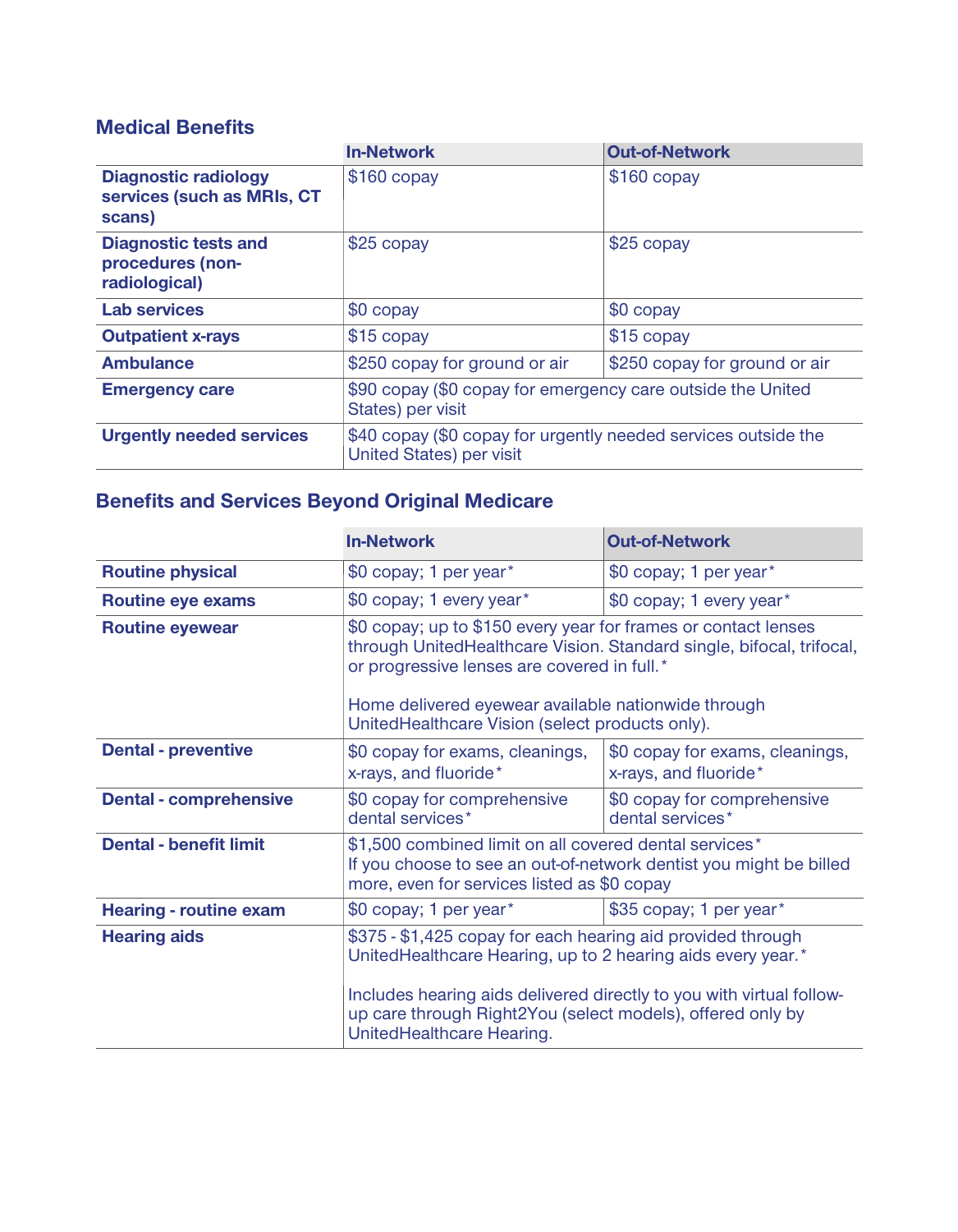|                                                          | <b>In-Network</b>                                                                                                                                                         | <b>Out-of-Network</b>          |
|----------------------------------------------------------|---------------------------------------------------------------------------------------------------------------------------------------------------------------------------|--------------------------------|
| <b>Fitness program</b>                                   | Renew Active fitness membership, classes and online brain<br>exercises at no cost to you.<br>With your fitness benefit you also get a Fitbit device at no cost to<br>you. |                                |
|                                                          |                                                                                                                                                                           |                                |
| <b>Foot care - routine</b>                               | \$35 copay; 6 visits per year*                                                                                                                                            | \$35 copay; 6 visits per year* |
| <b>Over-the-Counter (OTC)</b><br><b>Products Catalog</b> | \$40 credit every quarter to use on approved over-the-counter<br>products.                                                                                                |                                |
| <b>Meal Benefit</b>                                      | \$0 copay; Meals provided 1 time per calendar year immediately<br>after an inpatient hospital or skilled nursing facility stay.                                           |                                |
| <b>NurseLine</b>                                         | Speak with a registered nurse (RN) 24 hours a day, 7 days a<br>week.                                                                                                      |                                |
| * Popofita combined in and out of natural                |                                                                                                                                                                           |                                |

**\*Benefits combined in and out-of-network**

#### **Prescription Drugs**

|                                                   | <b>Your Cost</b>                                                                                                                                                                                                                      |                                           |  |
|---------------------------------------------------|---------------------------------------------------------------------------------------------------------------------------------------------------------------------------------------------------------------------------------------|-------------------------------------------|--|
| <b>Annual prescription (Part D)</b><br>deductible | \$0                                                                                                                                                                                                                                   |                                           |  |
| Initial coverage stage                            | <b>Standard Retail</b><br>$(30-day)$                                                                                                                                                                                                  | <b>Preferred Mail Order</b><br>$(90-day)$ |  |
| <b>Tier 1: Preferred Generic</b>                  | \$0 copay                                                                                                                                                                                                                             | \$0 copay                                 |  |
| Tier 2: Generic <sup>1</sup>                      | \$12 copay                                                                                                                                                                                                                            | \$0 copay                                 |  |
| <b>Tier 3: Preferred Brand</b>                    | \$47 copay                                                                                                                                                                                                                            | $$131$ copay                              |  |
| Select Insulin Drugs <sup>2</sup>                 | \$35 copay                                                                                                                                                                                                                            | \$95 copay                                |  |
| <b>Tier 4: Non-Preferred Drug</b>                 | $$100$ copay                                                                                                                                                                                                                          | \$290 copay                               |  |
| <b>Tier 5: Specialty Tier</b>                     | 33% coinsurance                                                                                                                                                                                                                       | N/A <sup>3</sup>                          |  |
| <b>Coverage gap stage</b>                         | Tier 1 drugs are covered in the gap. For covered drugs on other<br>tiers, after your total drug costs reach \$4,430, you pay 25%<br>coinsurance for generic drugs and 25% coinsurance for brand<br>name drugs during the coverage gap |                                           |  |
| Catastrophic coverage stage                       | After your total out-of-pocket costs reach \$7,050, you will pay the<br>greater of \$3.95 copay for generic (Including brand drugs treated<br>as generic), \$9.85 copay for all other drugs, or 5% coinsurance                        |                                           |  |

**1 Tier includes enhanced drug coverage**

**2 For 2022, this plan participates in the Part D Senior Savings Model which offers lower, stable, and predictable out of pocket costs for covered insulin through the different Part D benefit coverage stages. You will pay a maximum of \$35 for a 1-month supply of Part D select insulin drugs during the deductible, initial coverage and coverage gap or "donut hole" stages of your benefit. You will pay 5% of the cost of your insulin in the catastrophic stage. This cost-sharing only applies to members who do not qualify for a program that helps pay for your drugs ("Extra Help").**

**3 Limited to a 30-day supply**